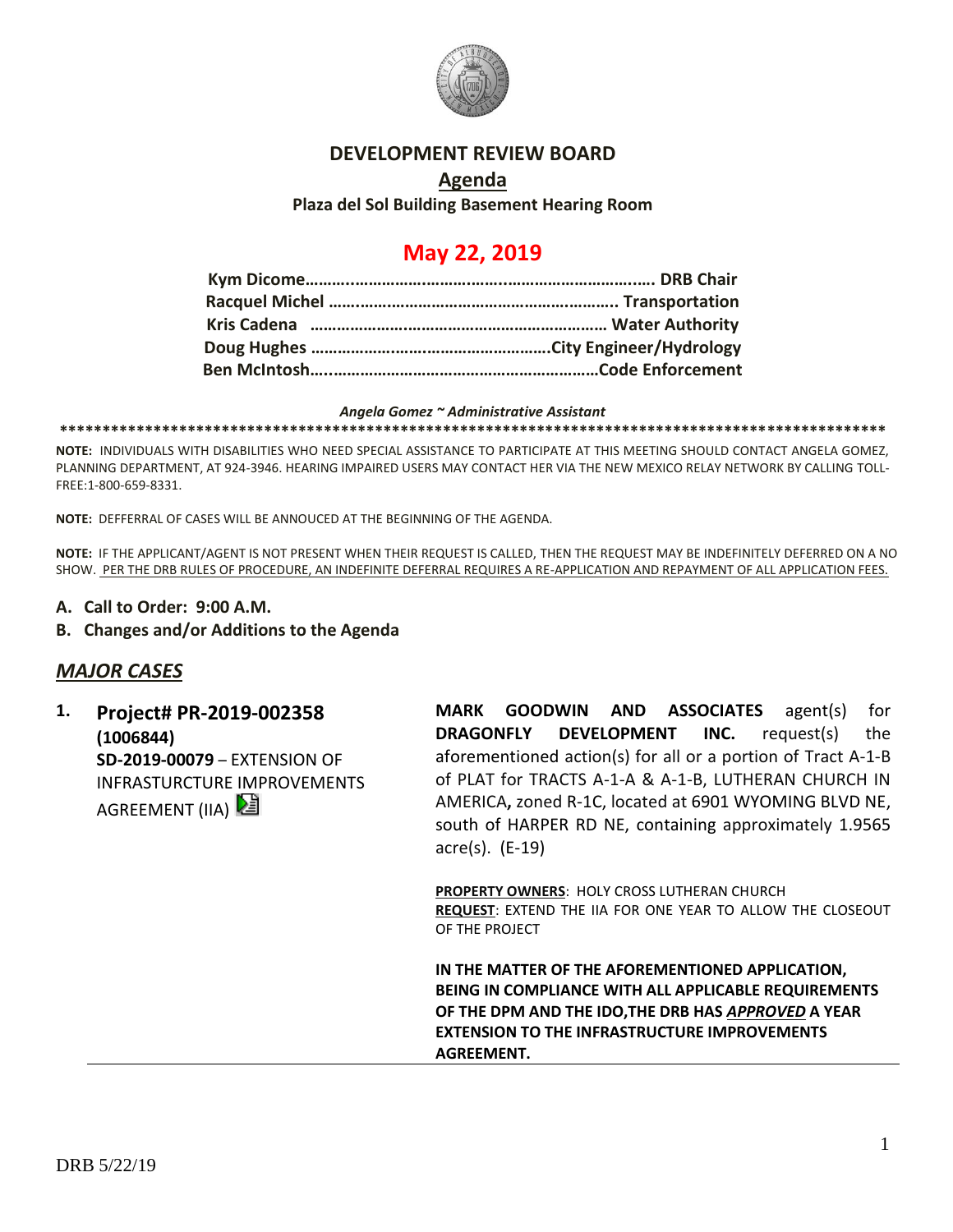**2**. **Project# PR-2019-002398 (1003613) VA-2019-00172** – VARIANCE – TEMP DEFERRAL OF S/W CONSTRUCTION **DON BRIGGS PE** agent(s) for **SUNSET VILLAGE LLC** request(s) the aforementioned action(s) for all or a portion of LOTS 1-70**,** SUNSET VILLA SUBDIVISION**,** zoned PD & R1- B, located on SUNSET GARDENS RD SW between ATRISCO DRIVE SW and SUNSET GARDENS RD SW, containing approximately 4.5 acre(s). (K-12)

**PROPERTY OWNERS**: VARIOUS LOT OWNERS/SUNSET VILLA LLC **REQUEST**: EXTEND THE TEMPORARY DEFERRAL OF S/W FOR ONE YEAR

**IN THE MATTER OF THE AFOREMENTIONED APPLICATION, BEING IN COMPLIANCE WITH ALL APPLICABLE REQUIREMENTS OF THE DPM AND THE IDO, THE DRB HAS** *APPROVED* **THE ONE-YEAR TEMPORARY DEFERRAL OF CONSTRUCTION OF SIDEWALKS ON THE INTERIOR STREETS AS SHOWN ON EXHIBIT IN THE PLANNING FILE.** 

**3. Project# PR-2019-002046 (1010582, 1001515) SI-2019-00032 -** SITE PLAN – DRB Dâ

**WILSON & COMPANY, agent(s**) for **COA SOLID WASTE MANAGEMENT DEPT**., request(s) the aforementioned action(s) for all or a portion of a northerly portion of TRACT 107B1A1 excluding portions of Right of Way and excluding a northerly portion, TRACT 107B1A2 excluding portion of Right of Way, TRACT in the SW Corner – TRACT 107B1B, TRACT 108A3A1A, TRACT 108A3A1B, and TRACT 108A3B, TRACTS 108A1A1B1B & 108A1A2B2**,** TRACT 108A1A2B1A, TRACT 107B2A2 excluding Rights of Way, TRACT 107B2A1, excluding portion of Right of Way, MRGCD Map#33, zoned NR-LM, located at 4600 EDITH BLVD NE (SE corner of COMANCHE RD NE AND EDITH BLVD NE), containing approximately 22.0 acre(s). (G-15) *[Deferred from 2/27/19, 3/27/19, 5/1/19]*

**PROPERTY OWNERS**: CITY OF ALBUQUERQUE

**REQUEST**: SITE PLAN FOR NEW ADMIN BUILDING, VEHICLE MAINTENANCE BUILDING, BIN REPAIR/WELD SHOP BUILDING AND STORAGE AREA, GUARD SHACK, RECYCLING DROP OFF AREA, PARKING AREAS AND CNG FUELING STATION

**DEFERRED TO JUNE 19TH, 2019.**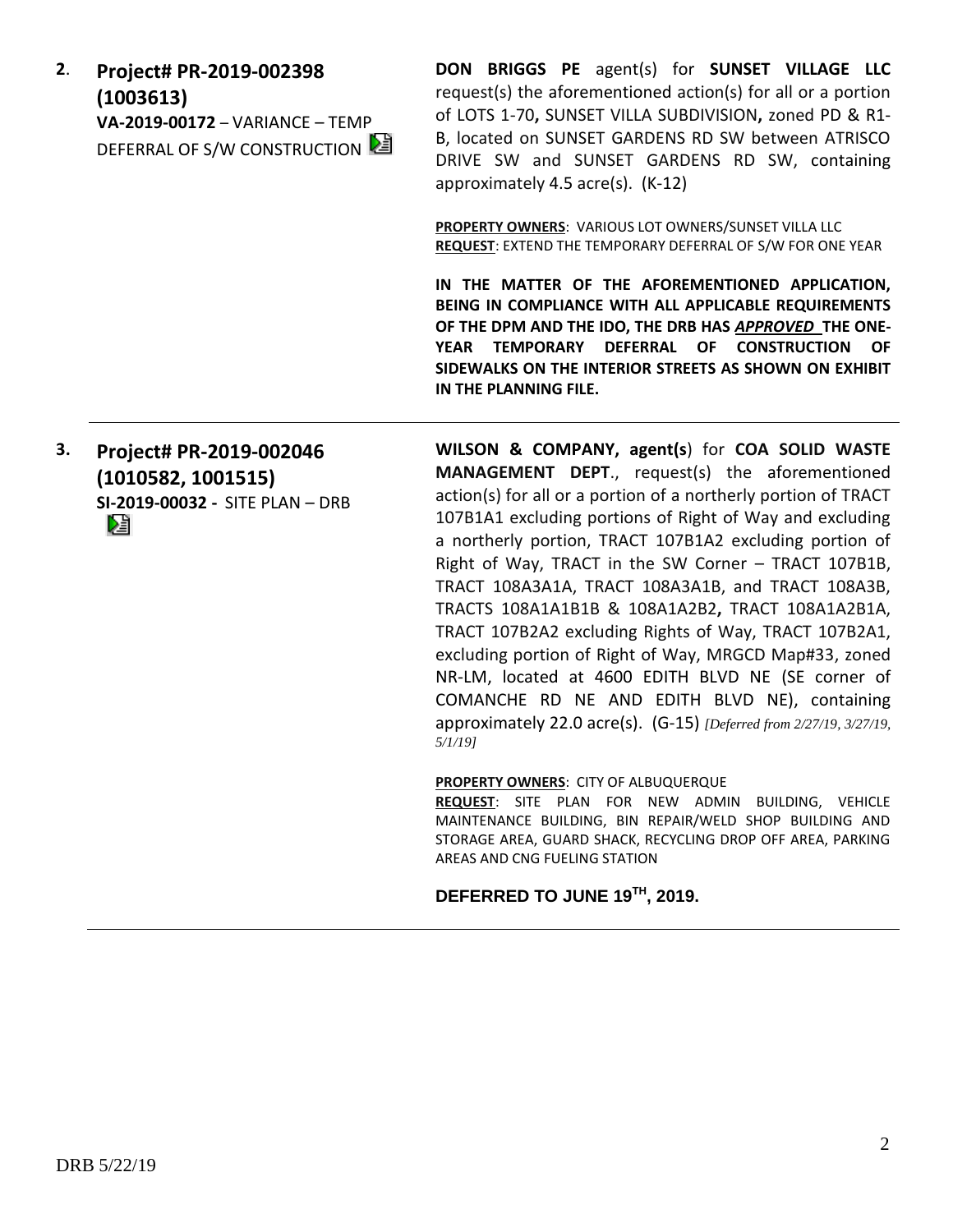**4. Project# PR-2018-001759 SD-2018-00129 –**PRELIMINARY PLAT **VA-2018-00234 –** DESIGN VARIANCE **VA-2019-00025** - SIDEWALK WAIVER **VA-2019-00026** – VARIANCE -TEMP DEFERRAL OF S/W CONSTRUCTION **VA-2019-00027** - DESIGN VARIANCE

阻

**BOHANNAN HUSTON INC.** agent(s) for **WESTERN ALBUQUERQUE LAND HOLDINGS C/O GARRETT REAL ESTATE DEV.** request(s) the aforementioned action(s) for all or a portion of TRACT P WATERSHED SUBDIVISION, zoned PC, located on ARROYO VISTA BLVD NW near 118<sup>th</sup>/HIGH MESA, containing approximately 88.68 acre(s). (H-07, J-08, J-07) *[Deferred from 1/23/19, 2/13/19, 4/3/19, 4/10/19, 4/24/19, 5/8/19]*

**PROPERTY OWNERS**:WESTERN ALBQ LAND HOLDINGS c/o GARRETT DEV CORP **REQUEST**: SUBDIVIDE INTO 327 RESIDENTIAL LOTS + 46 TRACTS AND DESIGN VARIANCES TO DPM AND WAIVER/ DEFERRAL OF S/WS

### **DEFERRED TO JUNE 5TH .**

**5. Project# PR-2018-001525 (1000469) SI-2019-00086** - SITE PLAN Dà

**TIERRA WEST LLC** agent(s) for **MAVERICK INC.** request(s) the aforementioned action(s) for all or a portion of TRACT L-1-A-1 PLAT of TRACTS L-1-A-1 & L-1-B-1-A ATRISCO BUSINESS PARK & LOT 21-A MERIDAN BUSINESS PARK**,**  zoned NR-BP, located at 551 SILVER CREEK RD NW, SEC of UNSER BLVD NW and LOS VOLCANES RD NW, containing approximately 3.077 acre(s). (K-10)*[Deferred from 4/17/19, 5/8/19]*

**PROPERTY OWNERS**: GRAYLAND CORP & J2C LLC & CLIFFORD JACK & LEE RVT & ETAL **REQUEST**: SITE PLAN FOR CONVENIENCE STORE AND FUELING STATION

**IN THE MATTER OF THE AFOREMENTIONED APPLICATION, BEING IN COMPLIANCE WITH ALL APPLICABLE REQUIREMENTS OF THE DPM AND THE IDO, THE DRB HAS**  *APPROVED* **THE SITE PLAN. FINAL SIGN-OFF IS DELEGATED TO: PLANNING FOR THE INFRASTRUCTURE IMPROVEMENTS AGREEMENT (IIA).**

*MINOR CASES*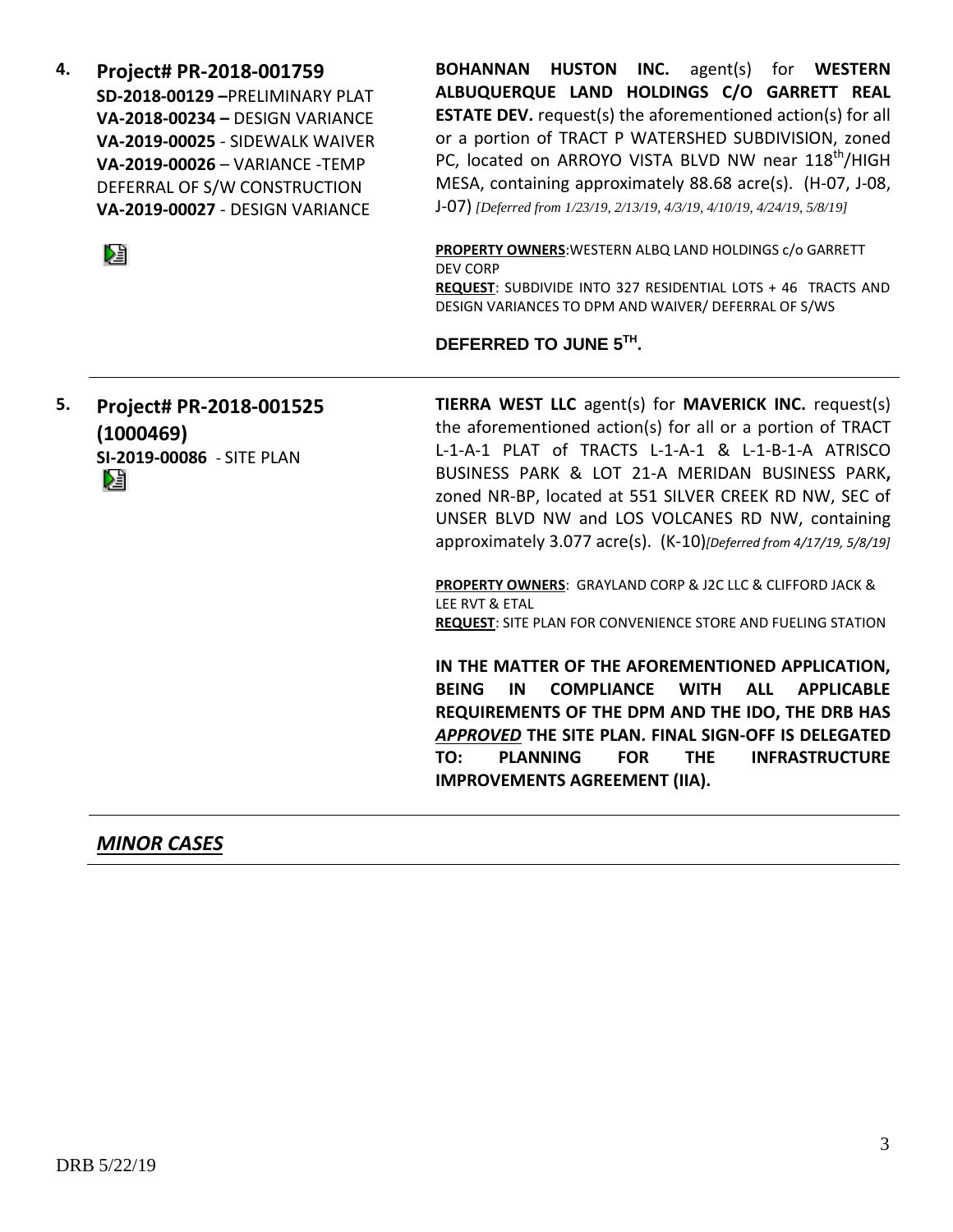| 6. | Project# PR-2019-002285<br>$(1008124 + 1009526)$<br>SD-2019-00098 - PRELIMINARY/FINAL<br><b>PLAT</b><br><b>SD-2019-00091 - VACATION OF PUBLIC</b><br><b>EASEMENT (PUE)</b><br>SD-2019-00092 - VACATION OF PUBLIC<br><b>EASEMENT(OVERHEAD UTILITY)</b><br>SD-2019-00093 - VACATION OF PUBLIC<br>EASEMENT (GAS)<br><b>SD-2019-00094 - VACATION OF PUBLIC</b><br>EASEMENT (TELEPHONE + TELEGRAPH)<br>N | CSI - CARTESIAN SURVEYS, INC. agent(s) for VISTA<br><b>ORIENTE LTD. CO.</b> request(s) the aforementioned action(s)<br>for all or a portion of LOT 2 PLAT OF LOTS 1 & 2 AMERICAN<br>SQUARE, zoned MX-M, located at 3535 MENAUL BLVD NE,<br>Albuquerque, NM, containing approximately 10.5095<br>$\arccos(5)$ . (H-16)                                                                                                                                                                     |
|----|-----------------------------------------------------------------------------------------------------------------------------------------------------------------------------------------------------------------------------------------------------------------------------------------------------------------------------------------------------------------------------------------------------|-------------------------------------------------------------------------------------------------------------------------------------------------------------------------------------------------------------------------------------------------------------------------------------------------------------------------------------------------------------------------------------------------------------------------------------------------------------------------------------------|
|    |                                                                                                                                                                                                                                                                                                                                                                                                     | PROPERTY OWNERS: VISTA ORIENTE LTD COATTN: JOHN SEDBERRY<br>REQUEST: VACATE EASEMENTS & SUBDIVIDE ONE EXISTING LOT INTO 2<br>LOTS AND GRANT EASEMENTS                                                                                                                                                                                                                                                                                                                                     |
|    |                                                                                                                                                                                                                                                                                                                                                                                                     | IN THE MATTER OF THE AFOREMENTIONED APPLICATION,<br>BEING IN COMPLIANCE WITH ALL APPLICABLE REQUIREMENTS<br>OF THE DPM AND THE IDO, THE DRB HAS APPROVED<br>THE PRELIMINARY/FINAL PLAT, AND THE VACATIONS AS<br>SHOWN ON EXHIBIT IN THE PLANNING FILE PER SECTION 14-16-<br>6(K) OF THE IDO. FINAL SIGN OFF IS DELEGATED TO: CODE<br><b>ENFORCEMENT FOR PARKING CALCULATIONS AND TO</b><br>PLANNING FOR 15 DAY APPEAL PERIOD.                                                             |
| 7. | Project# PR-2018-001734<br>SD-2018-00099 - PRELIMINARY/FINAL<br>PLAT <sup>[24]</sup>                                                                                                                                                                                                                                                                                                                | ALPHA PRO SURVEYING LLC agent(s) for JAMES TAFOYA<br>request(s) the aforementioned action(s) for all or a portion<br>of LOTS 1 + 2, BLOCK 11, VOLCANO CLIFFS SUBDIVISION<br>UNIT 18, zoned R-1D, located at 6604 + 6600 PETIRROJO<br>RD NW, containing approximately 0.7494 acre(s).<br>(D-<br>10)[Deferred from 11/7/18, 11/14/18, 1/30/19 for a no show, $2/6/19$ ]<br>PROPERTY OWNERS: HIGHLANDS JOINT VENTUREC/O TAFOYA JAMES C<br><b>REQUEST: CONSOLIDATION OF 2 LOTS INTO 1 LOT</b> |
|    |                                                                                                                                                                                                                                                                                                                                                                                                     | <b>INDEFINITELY DEFERRED.</b>                                                                                                                                                                                                                                                                                                                                                                                                                                                             |
|    | <b>SKETCH PLAT</b>                                                                                                                                                                                                                                                                                                                                                                                  |                                                                                                                                                                                                                                                                                                                                                                                                                                                                                           |
| 8. | Project# PR-2019-002042<br>PS-2019-00040 - SKETCH PLAT<br>DÊ                                                                                                                                                                                                                                                                                                                                        | MARK GOODWIN & ASSOCIATES, PA agent(s) for SOLARE<br><b>COLLEGIATE FOUNDATION</b> request(s) the aforementioned<br>action(s) for all or a portion of TRACT 12-B-1 BULK LAND                                                                                                                                                                                                                                                                                                               |

action(s) for all or a portion of TRACT 12-B-1 BULK LAND PLAT FOR EL RANCHO GRANDE 1**,** zoned PD, located on GIBSON BLVD SW east of 98<sup>th</sup> STREET SW, containing approximately 10.9992 acre(s). (M-9)

**PROPERTY OWNERS**: SOUTHBAY INVESTMENTS LLC **REQUEST**: SUBDIVIDE 1 LOT INTO 2

**THE SKETCH PLAT WAS REVIEWED AND COMMENTS WERE PROVIDED.**